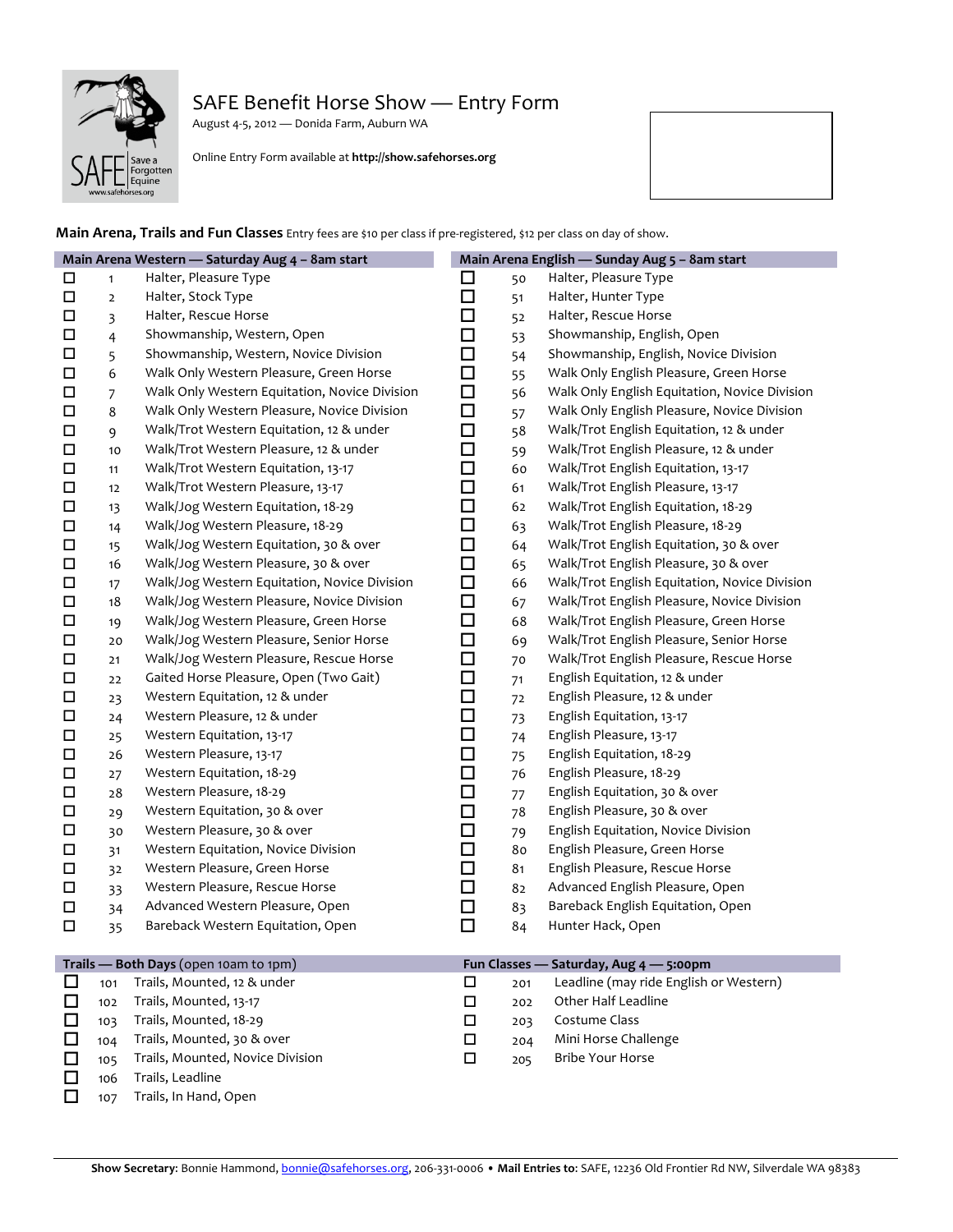

## SAFE Benefit Horse Show - Entry Form

August 4-5, 2012 — Donida Farm, Auburn WA

Online Entry Form available at http://show.safehorses.org



|                                                          |                                                             | Age:________ |  |
|----------------------------------------------------------|-------------------------------------------------------------|--------------|--|
|                                                          |                                                             |              |  |
|                                                          |                                                             |              |  |
|                                                          |                                                             |              |  |
|                                                          |                                                             |              |  |
|                                                          | High Point Division: (choose only one)                      |              |  |
|                                                          | □ 12 & under □ 13-17 □ 18-29 □ 30 & over □ Novice Division  |              |  |
|                                                          |                                                             |              |  |
|                                                          |                                                             |              |  |
|                                                          | Horse Age: _______ _ Mare _ Gelding (NO STALLIONS)          |              |  |
| My horse is a: (check all that apply)                    | ■ Rescue Horse ■ Green Horse ■ Senior Horse (18 or over)    |              |  |
| PRE ENTRY FEES                                           |                                                             |              |  |
|                                                          | Main Arena/Trails/Fun Classes _________ x \$10 per class    |              |  |
|                                                          | Dressage Classes _________ x \$20 per class                 |              |  |
|                                                          | Hunter Divisions __________ x \$55 per division (4 classes) |              |  |
| Hunter/Jumper Single Classes __________ x \$15 per class |                                                             |              |  |
| Stalls - Day Stall, Saturday ______ x \$25 per stall     |                                                             |              |  |
| Stalls - Day Stall, Sunday ______ x \$25 per stall       |                                                             |              |  |
| Stalls - Saturday arrival/Sunday departure ______ x \$50 |                                                             |              |  |
|                                                          | Stalls - Friday arrival/Saturday departure _____ x \$50     |              |  |
|                                                          | Stalls - Friday arrival/Sunday departure ______ x \$60      |              |  |
| Please stable me with:                                   |                                                             |              |  |
|                                                          | Haul in _______ days x \$25 per day                         |              |  |
|                                                          | Overnight Camping ______ nights x \$20 per night            |              |  |
|                                                          | Saturday Night Barbecue Dinner & Silent Auction Tickets     |              |  |
|                                                          |                                                             |              |  |
|                                                          | Barbecue Dinner ______ dinners x \$15 per dinner            |              |  |
|                                                          | Vegetarian Dinner ______ dinners x \$15 per dinner          |              |  |
|                                                          | <b>TOTAL</b>                                                |              |  |
|                                                          | Payment Enclosed (make checks payable to SAFE)              |              |  |
| VISA                                                     | Card No.                                                    |              |  |

Pre Entries by mail must be received by Wednesday, August 1

**Dressage and Hunter/Jumper Classes**

Entries close **Tuesday, July 31**



### **Dressage — Saturday Aug 4, 9am start**

Dressage entry fees are \$20 per class.

- $\Box$  301 Intro Level A  $\Box$  302 Intro Level B
- $\Box$  303 Intro Level C
- $\Box$  304 Training Level Test 1
- $\Box$  305 Training Level Test 2
- $\Box$  306 Training Level Test 3
- $\Box$  307 First Level, Test of Choice
- $\Box$  308 Second Level & Above, Test of Choice
- □ 309 Western Dressage, NAWD Level 1, TOC
- □ 310 Western Dressage, NAWD Level 2, TOC
- $\Box$  311 Western Dressage, NAWD Level 3, TOC

#### **Hunter/Jumpers — Sunday Aug 5, 9am start**

Hunter/Jumper entry fees are \$15 per class or \$55 per hunter division **CLOVER HUNTERS (TROT POLES)**

- $\Box$  401 Clover Hunters, Under Saddle (Walk Trot)
- $\Box$  402 Clover Equitation, Not To Jump (Walk Trot)
- $\Box$  403 Clover Hunters (Trot Poles)
- $\Box$  404 Clover Equitation (Trot Poles)

### **LILY HUNTERS (CROSS RAILS)**

- $\Box$  501 Lily Hunters, Under Saddle
- $\Box$  502 Lily Equitation, Not To Jump
- $\Box$  503 Lily Hunters (Cross Rail)
- $\Box$  504 Lily Equitation (Cross Rail)

#### **JASMINE HUNTERS** *(fence height 2')*

- $\Box$  601 Jasmine Hunters, Under Saddle
- **12** 602 Jasmine Equitation, Not To Jump
- E 603 Jasmine Hunters 2'
- $\Box$  604 Jasmine Equitation 2'

#### **WILLOW HUNTERS** *(fence height 2'3")*

- 701 Willow Hunters, Under Saddle
- $\Box$  702 Willow Equitation, Not To Jump
- $\Box$  703 Willow Hunters 2'3"
- $\Box$  704 Willow Equitation 2'3"

#### **CEDAR HUNTERS** *(fences 2'6")*

- 801 Cedar Hunters, Under Saddle
- $\Box$  802 Cedar Equitation, Not To Jump
- 803 Cedar Hunters 2'6"
- $\Box$  804 Cedar Equitation 2'6"

#### **JUMPERS**

- $\Box$  901 Jumpers, 2'  $\Box$  902 Jumpers, 2'3"  $\Box$  903 Jumpers, 2'6"
- 
- $\Box$  904 Jumpers, 2'9"